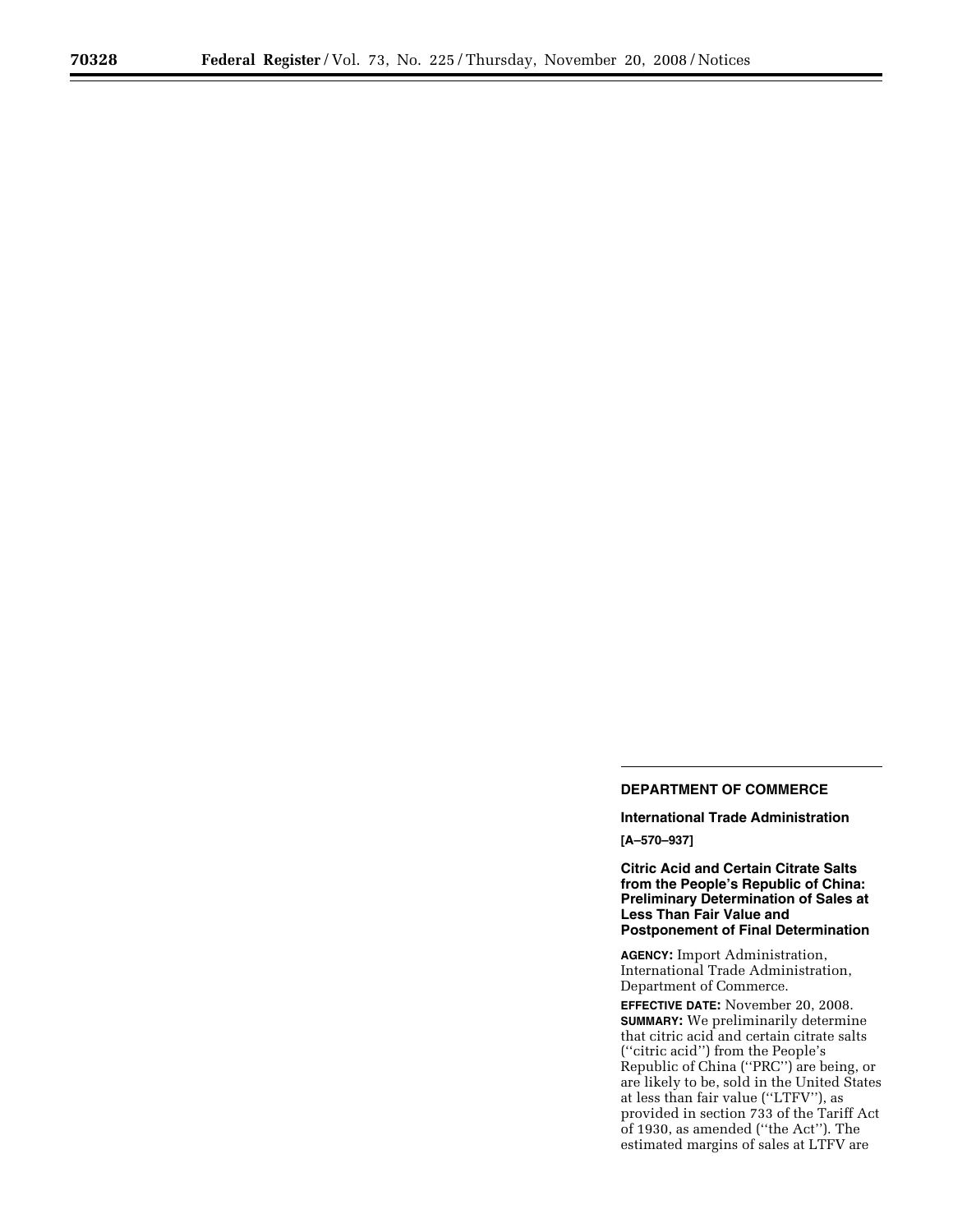shown in the ''Preliminary Determination'' section of this notice. Pursuant to requests from interested parties, we are postponing the final determination and extending the provisional measures from a four-month period to not more than six months. Accordingly, we will make our final determination not later than 135 days after publication of the preliminary determination.

## **FOR FURTHER INFORMATION CONTACT:**

Marin Weaver or Andrea Staebler Berton, AD/CVD Operations, Office 8, Import Administration, International Trade Administration, U.S. Department of Commerce, 14th Street and Constitution Avenue, NW, Washington, DC, 20230; telephone: (202) 482–2336 or 482–4037, respectively.

# **SUPPLEMENTARY INFORMATION:**

#### **Background**

On April 14, 2008, the Department of Commerce (''the Department'') received a petition concerning imports of citric acid and certain citrate salts from the People's Republic of China (''PRC Petition'') filed in proper form by Archer Daniels Midland Company, Cargill, Incorporated, and Tate & Lyle Americas, Inc. (collectively, ''Petitioners''). The Department of Commerce (''the Department'') initiated this investigation on May 13, 2008. *See Citric acid and Certain Citrate Salts from Canada and the People's Republic of China: Initiation of Antidumping Duty Investigations (''Notice of Initiation'')*, 73 FR 27492 (May 13, 2008). In the Notice of Initiation, the Department explained that, in order to demonstrate separate–rate eligibility, entities were required to submit a separate–rate application (''SRA'') not later than sixty days from the publication of the *Notice of Initiation*. The deadlines and requirements for submitting certifications and SRAs applied equally to NME–owned firms, wholly foreign–owned firms, and foreign sellers that purchase the subject merchandise and export it to the United States. The SRA for this investigation was posted on the Import Administration web site on May 13, 2008; thus, the due date for submitting a SRA was July 13, 2008. See http:// ia.ita.doc.gov/ia–highlights-and– news.html.

On May 13, 2008, the Department requested comments from interested parties regarding the appropriate physical characteristics of citric acid and certain citrate salts to be reported in response to the Department's antidumping questionnaires. *See Notice of Initiation*. On June 2, 11, and 13,

2008, the Department received comments on the proposed product characteristics criteria and matching hierarchy, respectively, from TTCA Co., Ltd., (a.k.a. Shandong TTCA Biochemistry Co., Ltd.) (''TTCA''), a PRC exporter and mandatory respondent, Petitioners, and Jungbunzlauer Technology GMBH & Co.KG, a Canadian exporter and respondent in the LTFV investigation of citric acid from Canada.

On June 11, 2008, the United States International Trade Commission (''ITC'') published its affirmative preliminary determination that there is a reasonable indication that an industry in the United States is materially injured by reason of imports of citric acid from the PRC. *See Investigation Nos. 701 TA 456 and 731 TA 1151 1152 (Preliminary), Citric Acid and Certain Citrate Salts from Canada and China (''ITC Preliminary'')*, 73 FR 33115 (June 11, 2008).

On June 23, 2008, the Department issued quantity and value (''Q&V'') questionnaires to over 100 companies, which Petitioners identified in the PRC Petition as potential producers and/or exporters of citric acid from the PRC.1 On May 23, 2008, and on June 5, 2008, the Department extended the deadline for filing Q&V responses until June 26, 2008. From May 22, 2008 through July 7, 2008,<sup>2</sup> the Department received Q&V responses from 17 companies<sup>3</sup> that exported merchandise under

3Three companies: Shandong Yinfeng Chemical Industry Group Co., Ltd., Dis Company, and Hangzhou Apex Import & Export, reported that they did not export the merchandise under investigation to the United States during the POI. The 14 companies who reported shipments of Citric Acid are: A.H.A. International (''A.H.A''); Anhui BBCA Biochemical Co., Ltd. (''BBCA Biochemical''); China Tianyu Chemical Co., Ltd.; International Group Jiangsu Native Produce IMPT & EXP Co., Ltd. (''High Hope''); Huangshi Xinghua Biochemical Co., Ltd. (''Xinghua Biochemical''); Laiwu Taihe Biochemistry Co., Ltd. (''Laiwu Taihe Biochemistry''); Lianyungang Shuren Scientific Creation Import & Export Co., Ltd. (''Shuren Scientific''); Penglai Marine Bio-Technology Co., Ltd. (''Penglai Marine''); RZBC Imp. & Exp. Co., Ltd; TTCA; Shihezi City Changyun Biochemical Co., Ltd. (''Changyun Biochemical''); Weifang Ensign Industry Co., Ltd. (''Weifang Ensign''); Wuxi Harvest Imp. & Exp. Co.; and Yixing Union Biochemical Co., Ltd. (''Yixing Union''). Yixing Union was not identified in the petition, thus, the Department did not send it a Q&V questionnaire. However, Yixing Union sent the Department a Q&V response.

investigation to the United States during the POI.

From July 1, 2008 through July 15, 2008,<sup>4</sup> the Department received SRAs from 10 exporters of Chinese citric acid: High Hope, Penglai Marine, A.H.A., Weifang Ensign, Shuren Scientific, BBCA Biochemical, RZBC Group Ltd.5, Laiwu Taihe Biochemistry, Xinghua Biochemical, and Changyun Biochemical. The Department issued supplemental questionnaires and received timely responses from the following separate–rate applicants: High Hope, Penglai Marine, Shuren Scientific, BBCA Biochemical, Laiwu Taihe Biochemistry, and Xinghua Biochemical. In addition the Department received an SRA from TTCA on July 15, 2008. The Department granted an extension of time for Yixing Union to file its SRA and on July 21, 2008, it timely filed its SRA. The Department granted an extension for Lianyungang JF International Trade Co., Ltd. (''JF International'') to file an SRA. The Department received JF International's SRA on October 14, 2008.

On July 9, 2008, the Department determined that India, Thailand, Indonesia, the Philippines, and Columbia are countries comparable to the PRC in terms of economic development. See Memorandum entitled ''Antidumping Duty Investigation of Citric Acid and Citrate Salts (''Citric Acid'') from the People's Republic of China (PRC): Request for a List of Surrogate Countries,'' (July 9, 2008) (''Office of Policy Surrogate Countries Memorandum'').

On August 5, 2008, the Department issued its respondent selection memorandum, selecting TTCA and Yixing Union as mandatory respondents in this investigation. *See* Memorandum entitled ''Selection of Respondents for the Antidumping Investigation of Citric Acid and Citrate Salts from the People's Republic of China'' (''Respondent Selection Memo'') (August 5, 2008); *see also* ''Selection of Respondents'' section, below. On August 6, 2008, the Department issued its antidumping questionnaire to TTCA and Yixing Union. TTCA and Yixing Union submitted timely responses to the questionnaire.

On August 19, 2008, Petitioners requested that the Department postpone the preliminary determination by 50 days, *i.e.*, until November 12, 2008, and

<sup>1</sup>*See* Volume I of the ''Petition for the Imposition of Antidumping and Countervailing Duties on Citric Acid and Certain Citrate Salts from the People's Republic of China'' (April 14, 2008), at Exhibit I-8.

<sup>2</sup>The Department accepted the Q&V response submitted by Wuxi Harvest Imp & Exp Trdg (''Wuxi Harvest'') on July 7, 2008.

<sup>4</sup> July 13, 2008, was a Sunday. Thus, SRAs filed July 14, 2008 or filed using the one-day lag rule on July 15, 2008, were timely.

<sup>5</sup>RZBC Group includes RZBC Imp. & Exp. Co., Ltd., RZBC Co., Ltd., and RZBC (Juxian) Co., Ltd.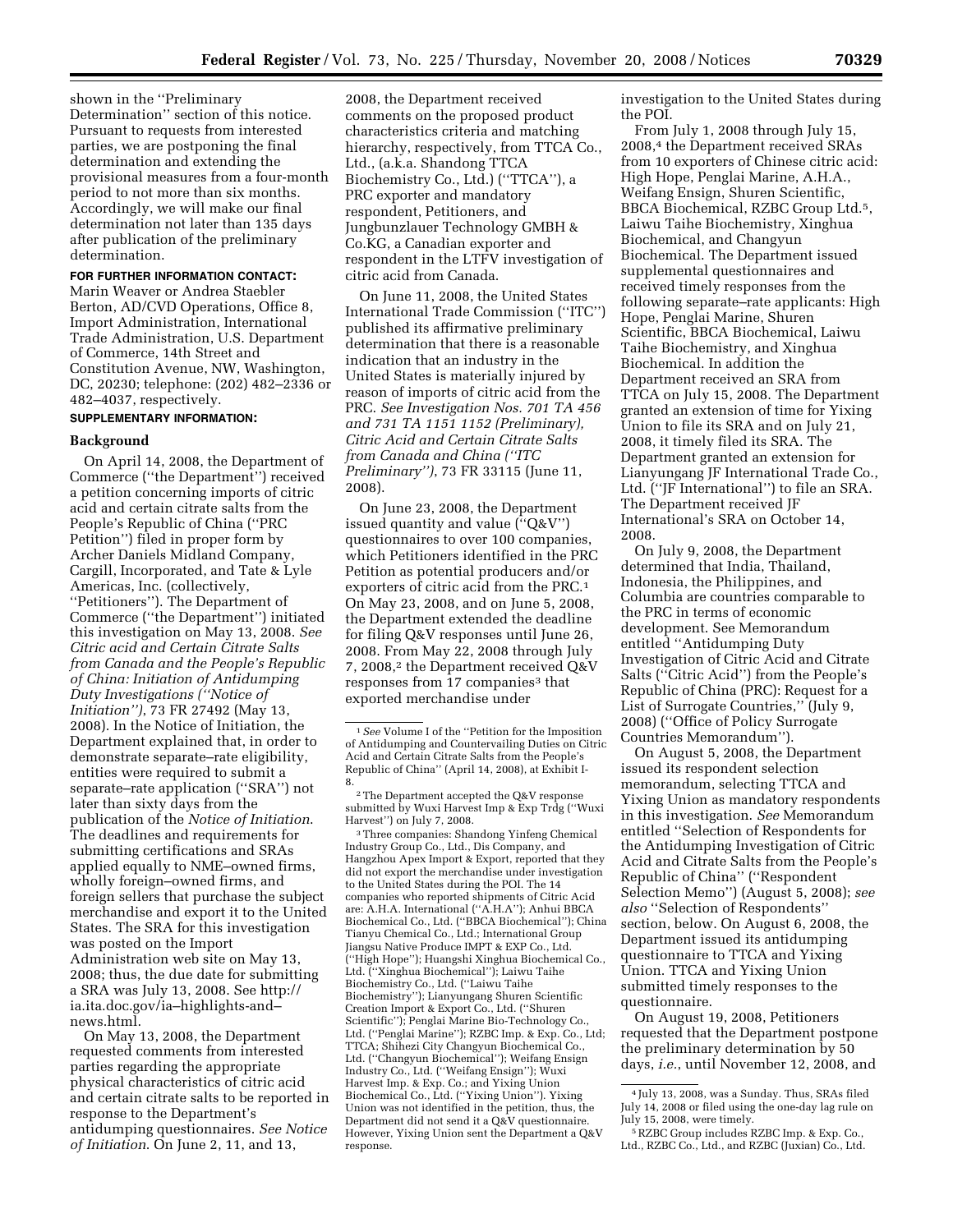on August 29, 2008, the Department extended the preliminary determination deadline. *See Citric Acid and Certain Citrate Salts from Canada and the People's Republic of China: Postponement of Preliminary Determinations of Antidumping Duty Investigations*, 73 FR 50941 (August 29, 2008).

On October 6, 2008, Petitioners and TTCA submitted surrogate value data.6 Petitioners submitted surrogate value data for Indonesia, while TTCA and Yixing Union submitted surrogate value data for Thailand. On October 8, 2008, TTCA submitted English translations for some of the information it submitted on October 6, 2008. We have preliminarily chosen Indonesia as our primary surrogate country for this investigation. *See* Memorandum entitled ''Antidumping Investigation of Citric Acid and Certain Citrate Salts from the People's Republic of China: Selection of a Surrogate Country'' (November 12, 2008).

### **Period of Investigation**

The POI is October 1, 2007, through March 31, 2008. This period corresponds to the two most recent fiscal quarters prior to the month of the filing of the petition, which was April 2008.7

### **Scope of Investigation**

The scope of this investigation includes all grades and granulation sizes of citric acid, sodium citrate, and potassium citrate in their unblended forms, whether dry or in solution, and regardless of packaging type. The scope also includes blends of citric acid, sodium citrate, and potassium citrate; as well as blends with other ingredients, such as sugar, where the unblended form(s) of citric acid, sodium citrate, and potassium citrate constitute 40 percent or more, by weight, of the blend. The scope of this investigation also includes all forms of crude calcium citrate, including dicalcium citrate monohydrate, and tricalcium citrate tetrahydrate, which are intermediate products in the production of citric acid, sodium citrate, and potassium citrate. The scope of this investigation does not include calcium citrate that satisfies the standards set forth in the United States Pharmacopeia and has been mixed with a functional excipient, such as dextrose or starch, where the excipient constitutes at least 2%, by

weight, of the product. The scope of this investigation includes the hydrous and anhydrous forms of citric acid, the dihydrate and anhydrous forms of sodium citrate, otherwise known as citric acid sodium salt, and the monohydrate and monopotassium forms of potassium citrate. Sodium citrate also includes both trisodium citrate and monosodium citrate, which are also known as citric acid trisodium salt and citric acid monosodium salt, respectively. Citric acid and sodium citrate are classifiable under 2918.14.0000 and 2918.15.1000 of the Harmonized Tariff Schedule of the United States (HTSUS), respectively. Potassium citrate and crude calcium citrate are classifiable under 2918.15.5000 and 3824.90.9290 of the HTSUS, respectively. Blends that include citric acid, sodium citrate, and potassium citrate are classifiable under 3824.90.9290 of the HTSUS. Although the HTSUS subheadings are provided for convenience and customs purposes, the written description of the merchandise is dispositive.

#### **Scope Comments**

In accordance with the preamble to the Department's regulations (*see Antidumping Duties; Countervailing Duties; Final Rule*, 62 FR 27296, 27323 (May 19, 1997)), in our *Notice of Initiation* we set aside a period of time for parties to raise issues regarding product coverage, and encouraged all parties to submit comments within 20 calendar days of publication of the *Notice of Initiation*. On May 23, 2008, and June 3, 2008, respectively, Chemrom Inc., and L. Perrigo Company, both of which are importers of the merchandise under investigation, timely filed comments concerning the scope of the antidumping duty and countervailing duty investigations of citric acid from Canada and the People's Republic of China. Petitioners responded to these comments on June 16, 2008.

On August 6, 2008, the Department issued a memorandum to the file regarding Petitioners' proposed amendments to the scope of the investigations. In response, on August 11, 2008, L. Perrigo Company and Petitioners submitted comments to provide clarification of the term ''unrefined'' calcium citrate. We have analyzed the comments of the interested parties regarding the scope of this investigation. *See* Memorandum entitled ''Antidumping Duty Investigations of Citric Acid and Certain Citrate Salts from Canada and the People's Republic of China (PRC), and Countervailing Duty Investigation of

Citric Acid and Certain Citrate Salts from the PRC: Whether to Amend the Scope of these Investigations to Exclude Monosodium Citrate and to Further Define the Product Referred to as ''Unrefined Calcium Citrate'' (September 10, 2008) (''Scope Memo''). Our position on these comments, as set out in the Scope Memo, is incorporated in the ''Scope of the Investigation'' section above.

### **Surrogate Country**

When the Department is investigating imports from an NME, section 773(c)(1) of the Act directs it to base normal value, in most circumstances, on the NME producer's factors of production (''FOP'') valued in a surrogate market– economy country or countries considered to be appropriate by the Department. In accordance with section 773(c)(4) of the Act, in valuing the factors of production, the Department shall utilize, to the extent possible, the prices or costs of factors of production in one or more market–economy countries that are at a level of economic development comparable to that of the NME country and are significant producers of comparable merchandise.

For purposes of the instant investigation, in accordance with section 773(c) of the Act and 19 CFR 351.408, the Department has preliminarily selected Indonesia as the primary surrogate country. See Memorandum to the File: Antidumping Investigation of Citric Acid and Certain Citrate Salts from the People's Republic of China: Selection of a Surrogate Country, dated November 12, 2008.

### **Selection of Respondents**

Section 777A(c)(1) of the Act directs the Department to calculate individual weighted–average dumping margins for each known exporter and producer of the subject merchandise. Section 777A(c)(2) of the Act gives the Department discretion, when faced with a large number of exporters or producers and where it is not practicable to examine all known exporters or producers of subject merchandise, to investigate either (1) a sample of exporters, producers, or types of products that is statistically valid based on the information available to the Department at the time of selection, or (2) exporters accounting for the largest volume of the merchandise under investigation that can reasonably be examined. After consideration of the complexities of this investigation and the resources available to it, the Department determined that it was not practicable in this investigation to examine all known exporters of subject

<sup>&</sup>lt;sup>6</sup> On October 7, 2008, we received a surrogate value submission from Yixing Union containing a single company's financial statements which was also included in TTCA's October 6, 2008, surrogate value submission.

<sup>7</sup>*See* 19 CFR 351.204(b)(1).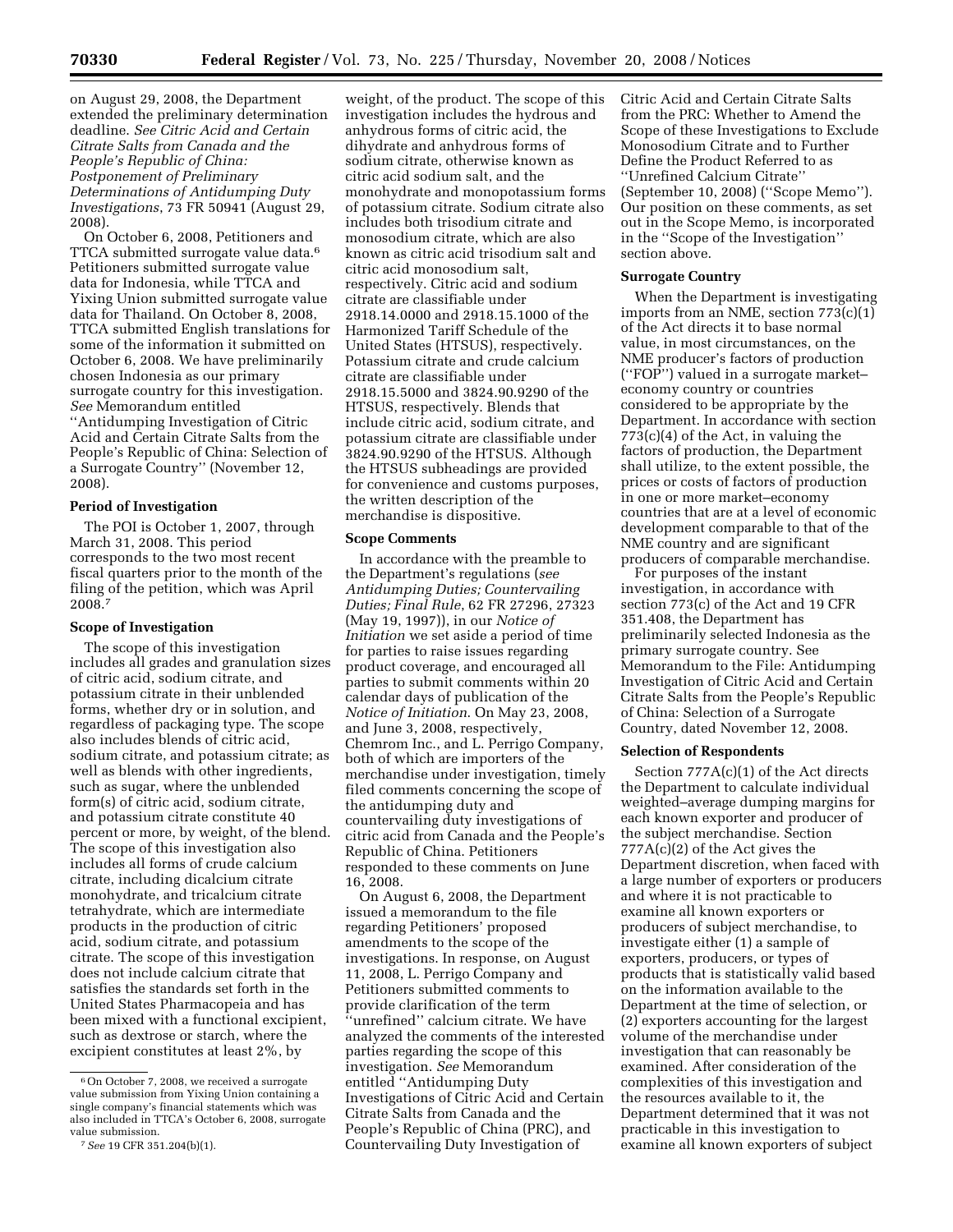merchandise. We determined we had the resources to examine two exporters. We further determined to limit our examination to the two exporters accounting for the largest volume of the subject merchandise pursuant to section 777A(c)(2)(B) of the Act. Our analysis indicates that TTCA and Yixing Union are the two largest PRC exporters of subject merchandise by volume (measured by weight), and account for a significant percentage of all exports of the subject merchandise from the PRC during the POI. As a result, we selected these companies as the mandatory respondents in this investigation.8

### **Non–Market Economy Country**

For purposes of initiation, Petitioners submitted an LTFV analysis for the PRC as an NME.<sup>9</sup> In every case conducted by the Department involving the PRC, the PRC has been treated as an NME country. In accordance with section  $771(18)(C)(i)$  of the Act, any determination that a foreign country is an NME country shall remain in effect until revoked by the administering authority.10 Therefore, we have treated the PRC as an NME country for purposes of this preliminary determination.

### **Separate Rates**

In proceedings involving NME countries, the Department has a rebuttable presumption that all companies within the country are subject to government control and thus should be assessed a single antidumping duty rate. It is the Department's policy to assign all exporters of merchandise subject to investigation in an NME country this single rate unless an exporter can demonstrate that it is sufficiently independent so as to be entitled to a separate rate. Exporters can demonstrate this independence through the absence of both *de jure* and *de facto*  governmental control over export activities. The Department analyzes each entity exporting the subject merchandise under a test arising from *Final Determination of Sales at Less Than Fair Value: Sparklers from the People's Republic of China*, 56 FR 20588 (May 6, 1991) (''*Sparklers*''), as further developed in *Final Determination of Sales at Less Than Fair Value: Silicon Carbide from the People's Republic of China*, 59 FR 22585 (May 2, 1994)

(''*Silicon Carbide*'').11 However, if the Department determines that a company is wholly foreign–owned or located in a market economy, then a separate–rate analysis is not necessary to determine whether it is independent from government control.

### *A. Separate–Rate Recipients*

A.H.A, BBCA Biochemical, Changyun Biochemical, High Hope, Laiwu Taihe Biochemical, Penglai Marine, Shuren Scientific, Weifan Ensign, Xinghua Biochemical, JF International, and RZBC Group (collectively, ''SR Applicants'') and TTCA and Yixing Union (the mandatory respondents) all stated that they are either joint ventures between Chinese and foreign companies, or are wholly Chinese–owned companies. Therefore, the Department must analyze whether these respondents can demonstrate the absence of both *de jure*  and *de facto* governmental control over export activities.

#### *a. Absence of De Jure Control*

The Department considers the following *de jure* criteria in determining whether an individual company may be granted a separate rate: (1) An absence of restrictive stipulations associated with an individual exporter's business and export licenses; (2) any legislative enactments decentralizing control of companies; and (3) other formal measures by the government decentralizing control of companies.

The mandatory respondents and SR Applicants provided evidence demonstrating: (1) an absence of restrictive stipulations associated with an individual exporter's business and export licenses; (2) legislative enactments decentralizing control of companies; and (3) other formal measures by the government decentralizing control of companies.12

12*See Final Determination of Sales at Less Than Fair Value: Sparklers from the People's Republic of China*, 56 FR<sup>'</sup>at 20589<sup>(May 6, 1991).</sup>

#### *b. Absence of De Facto Control*

Typically the Department considers four factors in evaluating whether each respondent is subject to *de facto*  governmental control of its export functions: (1) Whether the export prices are set by or are subject to the approval of a governmental agency; (2) whether the respondent has authority to negotiate and sign contracts and other agreements; (3) whether the respondent has autonomy from the government in making decisions regarding the selection of management; and (4) whether the respondent retains the proceeds of its export sales and makes independent decisions regarding disposition of profits or financing of losses.13 The Department has determined that an analysis of *de facto*  control is critical in determining whether respondents are, in fact, subject to a degree of governmental control which would preclude the Department from assigning separate rates.

The mandatory respondents and the SR Applicants provided evidence demonstrating: (1) that the export prices are not set by, and are not subject to, the approval of a governmental agency; (2) they have authority to negotiate and sign contracts and other agreements; (3) they have autonomy from the government in making decisions regarding the selection of management; and (4) they retain the proceeds of their export sales and make independent decisions regarding disposition of profits or financing of losses.

Therefore, the evidence placed on the record of this investigation by the mandatory respondents and the SR Applicants demonstrates an absence of *de jure* and *de facto* government control with respect to each of the exporters' exports of the merchandise under investigation, in accordance with the criteria identified in *Sparklers and Silicon Carbide*.

### **Application of Facts Available for the PRC Wide Entity**

Section 776(a)(2) of the Act provides that, if an interested party (A) withholds information that has been requested by the Department, (B) fails to provide such information in a timely manner or in the form or manner requested, subject to subsections 782(c)(1) and (e) of the Act, (C) significantly impedes a proceeding under the antidumping statute, or (D) provides such information but the

<sup>8</sup>*See* Respondent Selection Memo.

<sup>9</sup>*See Notice of Initiation*.

<sup>10</sup>*See, e.g., Lightweight Thermal Paper From the People's Republic of China: Final Determination of Sales at Less Than Fair Value*, 73 FR 57329 (October 2, 2008) (*''LWTP Final''*).

<sup>11</sup>*See also* Policy Bulletin 05.1, which states: '' [w]hile continuing the practice of assigning separate rates only to exporters, all separate rates that the Department will now assign in its NME investigations will be specific to those producers that supplied the exporter during the period of investigation. Note, however, that one rate is calculated for the exporter and all of the producers which supplied subject merchandise to it during the period of investigation. This practice applies both to mandatory respondents receiving an individually calculated separate rate as well as the pool of non-investigated firms receiving the weighted-average of the individually calculated rates. This practice is referred to as the application of ''combination rates'' because such rates apply to specific combinations of exporters and one or more producers. The cash-deposit rate assigned to an exporter will apply only to merchandise both exported by the firm in question and produced by a firm that supplied the exporter during the period of investigation.'' See Policy ulletin 05.1 at 6.

<sup>13</sup>*See Final Determination of Sales at Less Than Fair Value: Silicon Carbide from the People's Republic of China*, 59 FR 22585 (May 2, 1994); *see also Notice of Final Determination of Sales at Less Than Fair Value: Furfuryl Alcohol From the People's Republic of China*, 60 FR 22544, 22545 (May 8, 1995).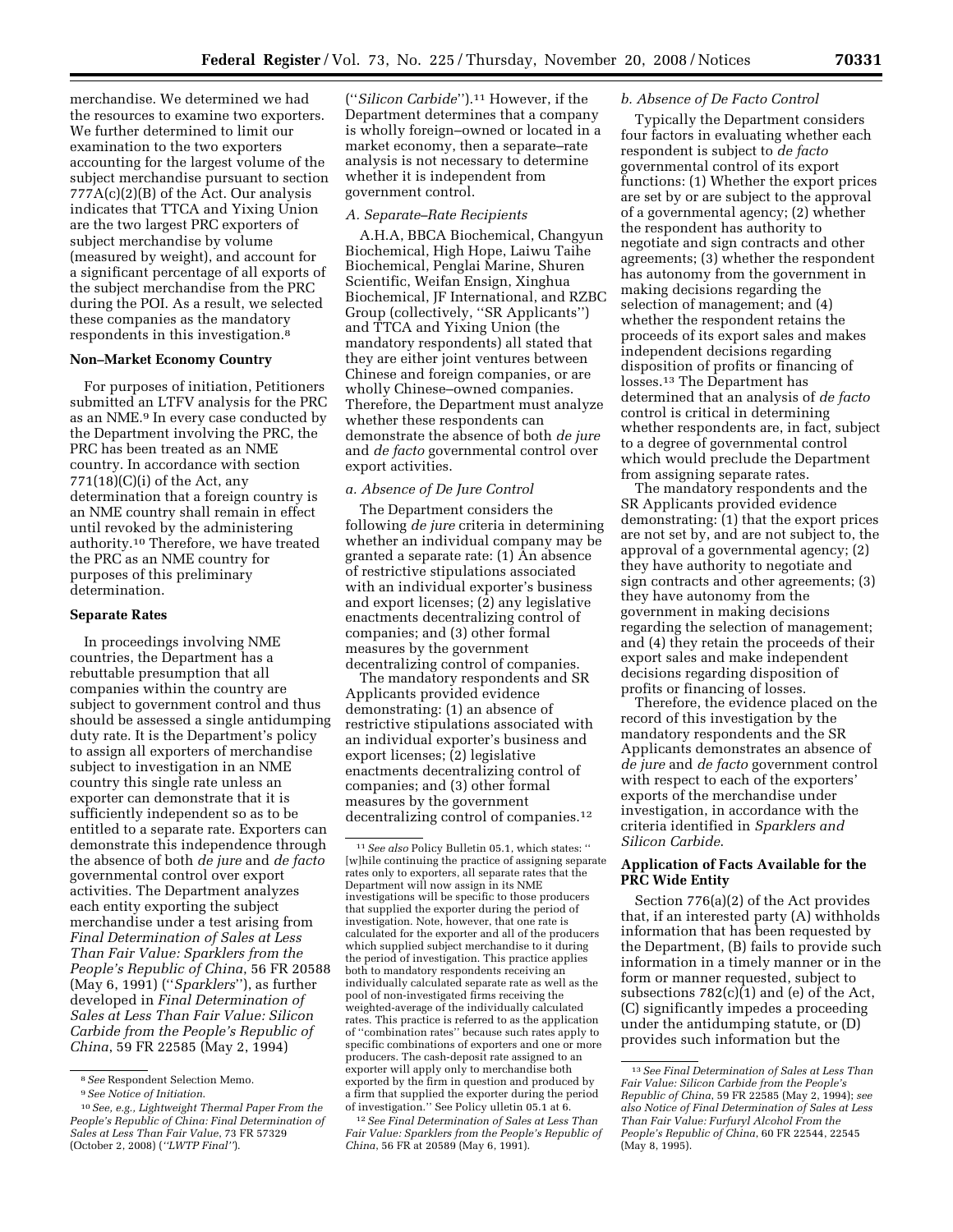information cannot be verified, the Department shall, subject to subsection 782(d) of the Act, use facts otherwise available in reaching the applicable determination.

Information on the record of this investigation indicates that the PRC– wide entity was non–responsive. Certain companies did not respond to our questionnaire requesting Q&V information. *See* Respondent Selection Memo. Specifically, we issued the Q&V questionnaire to 129 identified PRC exporters of the subject merchandise.14 Evidence on the record indicates that 65 identified PRC exporters of subject merchandise received our Q&V questionnaire but did not respond to the Department. *See* Respondent Selection Memo at Attachment III. Based on the above facts, the Department preliminarily determines that there were exports of the subject merchandise under investigation from PRC exporters that did not respond to the Department's questionnaire. In addition, such exporters did not demonstrate entitlement to separate rates status. Thus, we are treating these PRC exporters as part of the countrywide entity. As a result, use of facts available pursuant to section 776(a)(2) of the Act is warranted for the PRC entity.<sup>15</sup>

Section 776(b) of the Act provides that if an interested party fails to cooperate by not acting to the best of its ability to comply with requests for information, the Department may employ adverse inferences.16 We find that, because the PRC–wide entity did not respond to our request for information, it has failed to cooperate to the best of its ability. Therefore, the Department preliminarily finds that, in selecting from among the facts available, an adverse inference is appropriate.

In deciding which facts to use as AFA, section 776(b) of the Act and 19 CFR  $351.308(c)(1)$  provide that the Department may rely on information

15*See, e.g., LWTP Final*.

16*See, e.g., LWTP Final. See also Statement of Administrative Action accompanying the URAA, H.R. Rep No. 103-316 (''SAA'') at 870.* 

derived from (1) the petition, (2) a final determination in the investigation, (3) any previous review or determination, or (4) any information placed on the record. In selecting a rate for AFA, the Department selects a rate that is sufficiently adverse ''as to effectuate the purpose of the facts available rule to induce respondents to provide the Department with complete and accurate information in a timely manner.''17 It is further the Department's practice to select a rate that ensures "that the party does not obtain a more favorable result by failing to cooperate than if it had cooperated fully.''18

It is the Department's practice to select, as AFA, the higher of a) the highest margin alleged in the petition, or b) the highest calculated rate of any respondent in the investigation.19 As AFA, we have preliminarily assigned to the PRC–wide entity a rate of 156.87 percent, the highest rate from the petition, as revised by the Department.<sup>20</sup> The Department preliminarily determines that this information is the most appropriate from the available sources to effectuate the purposes of AFA. The Department's reliance on the initiation rate to determine an AFA rate is subject to the requirement to corroborate secondary information.

### **Corroboration**

Section 776(c) of the Act provides that, when the Department relies on secondary information rather than on information obtained in the course of an investigation as facts available, it must, to the extent practicable, corroborate that information from independent sources reasonably at its disposal. Secondary information is described in the SAA as ''information derived from the petition that gave rise to the investigation or review, the final determination concerning subject merchandise, or any previous review under section 751 concerning the subject merchandise.''21 The SAA provides that to ''corroborate'' means simply that the Department will satisfy itself that the secondary information to

be used has probative value.<sup>22</sup> The SAA also states that independent sources used to corroborate may include, for example, published price lists, official import statistics and customs data, and information obtained from interested parties during the particular investigation.23 To corroborate secondary information, the Department will, to the extent practicable, examine the reliability and relevance of the information used.24

The AFA rate that the Department used is from the petition, as revised by the Department, and is thus secondary information subject to the corroboration requirement.25 Petitioners' methodology for calculating the export price (''EP'') and normal value (''NV'') in the petition is discussed in the initiation notice.26 To corroborate the AFA margin we have selected, we compared that margin to the control number specific margins we found for the mandatory respondents that cooperated. We found that the margin of 156.87 percent has probative value because it is in the range of control number–specific margins we found for the mandatory respondents. Accordingly, we find that the rate of 156.87 percent is corroborated within the meaning of section 776(c) of the Act.

Consequently, we are applying a single antidumping rate the PRC–wide rate to exporters that failed to respond to the Department's the Q&V questionnaire, or did not apply for a separate rate, as applicable. The PRC– wide rate applies to all entries of the merchandise under investigation except for entries from mandatory respondents TTCA and Yixing Union, and the remaining the separate–rate recipients. These companies and their corresponding antidumping duty cash deposit rates are listed below in the ''Preliminary Determination'' section of this notice.

### **Margin for the Separate–Rate Applicants**

We have established a simple–average margin for all separate–rate recipients

24*See Tapered Roller Bearings and Parts Thereof, Finished and Unfinished, from Japan, and Tapered Roller Bearings, Four Inches or Less in Outside Diameter, and Components Thereof, from Japan; Preliminary Results of Antidumping Duty Administrative Reviews and Partial Termination of Administrative Reviews*, 61 FR 57391, 57392 (November 6, 1996), unchanged in *Final Results of Antidumping Duty Administrative Reviews and Termination in Part: Tapered Roller Bearings and Parts Thereof, Finished and Unfinished, From Japan, and Tapered Roller Bearings, Four Inches or Less in Outside Diameter, and Components Thereof, From Japan*, 62 FR 11825 (March 13, 1997).

<sup>14</sup>Of these PRC exporters of subject merchandise 64 Q&V questionnaires were not delivered and thus returned to the Department. *See* Respondent Selection Memo at 1 and Attachment III. Out of the group of PRC exporters whose Q&V questionnaires were returned to the Department, six of these PRC exporters nonetheless submitted a timely Q&V questionnaire response. Of the PRC exporters who received the Q&V questionnaire we received responses from seven exporters who claimed shipments and three exporters of whom claimed no shipments. One PRC exporter entered a timely Q&V questionnaire response but was not on the list of 129 identified PRC exporters of the subject merchandise. The 14 PRC exporters who reported shipments of Citric Acid to the United States did not account for all imports into the United States from the PRC during the POI.

<sup>17</sup>*See Notice of Final Determination of Sales at Less than Fair Value: Static Random Access Memory Semiconductors From Taiwan*, 63 FR 8909, 8932 (February 23, 1998).

<sup>18</sup>*See SAA* at 870. *See also, Brake Rotors From the People's Republic of China: Final Results and Partial Rescission of the Seventh Administrative Review; Final Results of the Eleventh New Shipper Review*, 70 FR 69937, 69939 (November 18, 2005).

<sup>19</sup>*See, e.g., Final Determination od Sales at Less Than Fair Value: Sodium Hexametaphosphate From the People's Republic of China*, 73 FR 6479, 6481 (February 4, 2008).

<sup>20</sup>*See Notice of Initiation*.

<sup>21</sup>*See SAA* at 870.

<sup>22</sup>*See id*.

<sup>23</sup>*See id*.

<sup>25</sup>*See Notice of Initiation.* 

<sup>26</sup>*See Notice of Initiation.*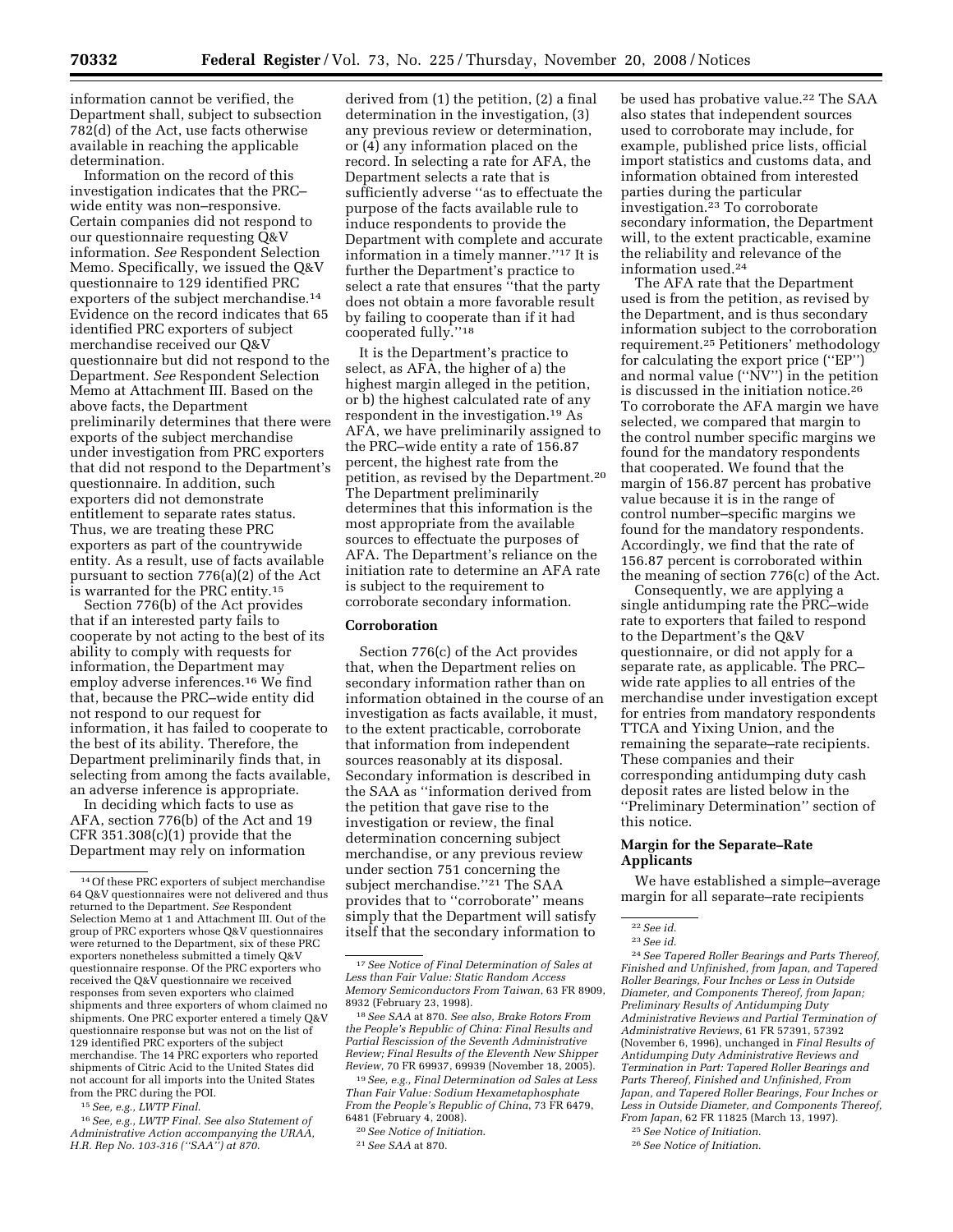that were not selected as mandatory respondents, based on the rates we calculated for the mandatory respondents, excluding any rates that are zero, *de minimis*, or based entirely on AFA. That rate is 134.75 percent and these parties are identified by name in the ''Preliminary Determination'' section of this notice.

### **Fair Value Comparisons**

To determine whether sales of citric acid to the United States by the mandatory respondents were made at LTFV, we compared export price (''EP'') to NV, as described in the ''Export Price'' and ''Normal Value'' sections of this notice.

### **Export Price**

In accordance with section 772(a) of the Act, EP is the price at which the subject merchandise is first sold (or agreed to be sold) before the date of importation by the producer or exporter of the subject merchandise outside of the United States to an unaffiliated purchaser in the United States or to an unaffiliated purchaser for exportation to the United States, as adjusted under section 772(c) of the Act. In accordance with section 772(a) of the Act, we used EP for TTCA's and Yixing Union's U.S. sales because the subject merchandise was sold directly to the unaffiliated customers in the United States prior to importation and because constructed export price (''CEP'') was not otherwise indicated. Neither mandatory respondent reported CEP sales.

We calculated EP based on the packed FOB, CFR, or CIF prices to unaffiliated purchasers in, or for exportation to, the United States. We made deductions, as appropriate, for any movement expenses (*e.g.*, foreign inland freight from the plant to the port of exportation, brokerage and handling, marine insurance, and ocean freight) in accordance with section 772(c)(2)(A) of the Act. For a detailed description of all adjustments, see Memorandum to the File entitled ''Investigation of Citric Acid and Citrate Salts from the People's Republic of China: Analysis of the Preliminary Determination Margin Calculation for TTCA Co., Ltd., (a.k.a. Shandong TTCA Biochemistry Co., Ltd.)'' (November 12, 2008) and Memorandum to the File entitled ''Investigation of Citric Acid and Citrate Salts from the People's Republic of China: Analysis of the Preliminary Determination Margin Calculation for Yixing Union Biochemical Co., Ltd. '' (November 12, 2008).

### **Normal Value**

We compared NV to weighted– average EPs in accordance with section 777A(d)(1) of the Act. Further, section 773(c)(1) of the Act provides that the Department shall determine the NV using an FOP methodology if the merchandise is exported from an NME and the information does not permit the calculation of NV using home–market prices, third–country prices, or constructed value under section 773(a) of the Act. The Department bases NV on the FOPs because the presence of government controls on various aspects of these economies renders price comparisons and the calculation of production costs invalid under its normal methodologies.

#### **Factor Valuations**

In accordance with section 773(c) of the Act, we calculated NV based on FOPs reported by mandatory respondents for the POI. To calculate NV, we multiplied the reported per–unit factor–consumption rates by publicly available Indonesian surrogate values. For a detailed discussion of the surrogate values used in this investigation, *see* Surrogate Value Memorandum. In selecting the surrogate values, consistent with our practice, we considered the quality, specificity, and contemporaneity of the data.27 As appropriate, we adjusted input prices by including freight costs to make them delivered prices. Specifically, we added to Indonesian import surrogate values a surrogate freight cost using the shorter of the reported distance from the domestic supplier to the factory or the distance from the nearest seaport to the factory, where appropriate. This adjustment is in accordance with the Federal Circuit decision in *Sigma Corp. v. United States*, 117 F. 3d 1401, 1407– 1408 (Fed. Cir. 1997).

In accordance with 19 C.F.R. 351.301(c)(3)(i), for the final determination in an antidumping investigation, interested parties may submit within 40 days after the date of publication of the preliminary determination publicly available information to value the factors of production ("FOP").<sup>28</sup>

For this preliminary determination for direct material inputs, packing material inputs, some by–products, and a utility input, we used Indonesian import values from the World Trade Atlas (''WTA'') online, which were published by Statistics Indonesia. The WTA Indonesian import statistics used to calculate surrogate values for the mandatory respondents' material inputs are reported in U.S. dollars and are contemporaneous with the POI. Where we could not use WTA Indonesian import statistics, we used Indian import statistics from the WTA. In selecting the best available information for valuing FOPs in accordance with section 773(c)(1) of the Act, the Department's practice is to select, to the extent practicable, surrogate values which are non–export average values, most contemporaneous with the POI, product–specific, and tax–exclusive.29

Where we could not obtain publicly available information contemporaneous with the POI with which to value FOPs, we adjusted the surrogate values using, where appropriate, the Indonesian or Indian Wholesale Price Index (''WPI'') as published in the *International Financial Statistics* of the International Monetary Fund (''IMF'').

Furthermore, with regard to the Indonesian and Indian import–based surrogate values, we have disregarded import prices that we have reason to believe or suspect may be subsidized. We have reason to believe or suspect that prices of inputs from Indonesia, India, South Korea, and Thailand may have been subsidized.30 We have found in other proceedings that these countries maintain broadly available, non–industry-specific export subsidies and, therefore, it is reasonable to infer that all exports to all markets from these

29*See, e.g., Notice of Preliminary Determination of Sales at Less Than Fair Value, Negative Preliminary Determination of Critical Circumstances and Postponement of Final Determination: Certain Frozen and Canned Warmwater Shrimp From the Socialist Republic of Vietnam*, 69 FR 42672, 42682 (July 16, 2004), unchanged in *Final Determination of Sales at Less Than Fair Value: Certain Frozen and Canned Warmwater Shrimp from the Socialist Republic of Vietnam*, 69 FR 71005 (December 8, 2004). 30*See, e.g., LWTP Prelim unchanged at LWTP Final.* 

<sup>27</sup>*See e.g., Lightweight Thermal Paper From the People's Republic of China: Preliminary Determination of Sales at Less Than Fair Value and Postponement of Final Determination*, 73 FR 27504, (May 13, 2008) (''*LWTP Prelim*'') unchanged at *LWTP Final*.

<sup>28</sup> In accordance with 19 CFR 351.301(c)(1), for the final determination of this investigation, interested parties may submit factual information to rebut, clarify, or correct factual information submitted by an interested party less than ten days before, on, or after, the applicable deadline for submission of such factual information. However,

the Department notes that 19 CFR 351.301(c)(1) permits new information only insofar as it rebuts, clarifies, or corrects information recently placed on the record. The Department generally will not accept the submission of additional, previously absent-from-the-record alternative surrogate value information pursuant to 19 CFR 351.301(c)(1). *See Glycine from the People's Republic of China: Final Results of Antidumping Duty Administrative Review and Final Rescission, in Part*, 72 FR 58809 (October 17, 2007) and accompanying Issues and Decision Memorandum at Comment 2.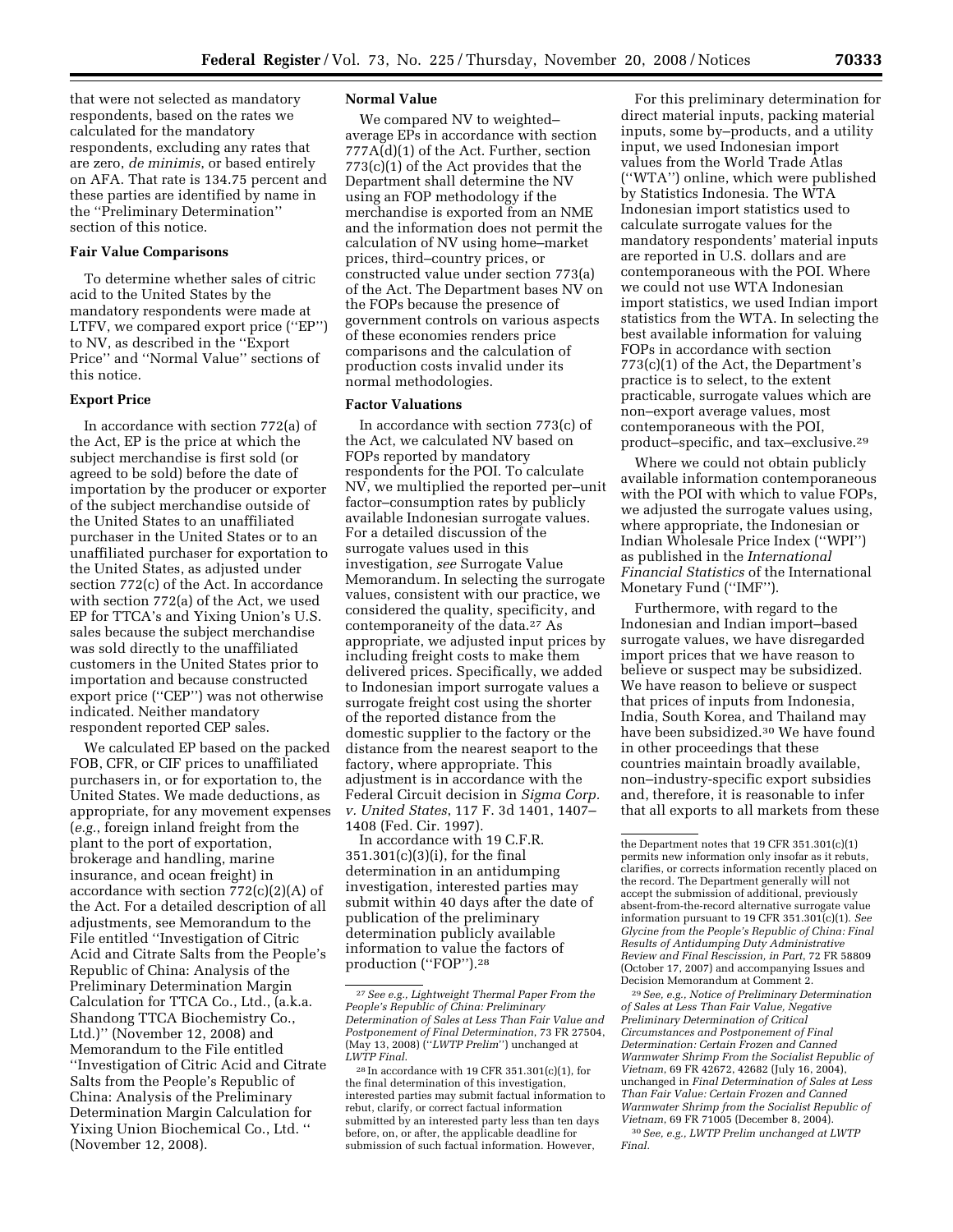countries may be subsidized.31 We are also guided by the legislative history not to conduct a formal investigation to ensure that such prices are not subsidized.32 Rather, Congress directed the Department to base its decision on information that is available to it at the time it makes its determination. Therefore, we have not used prices from these countries in calculating the Indonesian and Indian import–based surrogate values. In addition, we excluded Indonesian and Indian import data from NME countries from our surrogate value calculations.

We calculated freight costs for truck freight or inland boat freight, as appropriate, using an Indian per–unit average rate calculated from data on the following Web site: http:// www.infobanc.com/logistics/ logtruck.htm. The logistics section of this Web site contains inland freight truck rates between many large Indian cities. Since this value is not contemporaneous with the POI, we deflated the rate using WPI. Since the only inland boat value on the record is almost 12 years old, we used the Indian truck freight from 2008 to value inland boat freight consistent with *Certain Cut– to-Length Carbon Steel Plate from Romania: Notice of Final Results and Final Partial Rescission of Antidumping Duty Administrative Review*, 70 FR 12651 (March 15, 2005) and accompanying Issues and Decision Memorandum at Comment 14.

For labor, consistent with 19 CFR 351.408(c)(3), we used the PRC regression–based wage rate as reported on Import Administration's home page, Import Library, Expected Wages of Selected NME Countries, revised in May 2008, available at http://ia.ita.doc.gov/ wages/index.html. Because this regression–based wage rate does not separate the labor rates into different skill levels or types of labor, we have applied the same wage rate to all skill levels and types of labor reported by the respondents. If the NME wage rates are updated by the Department prior to

issuance of the final determination, we will use the updated wage rate in the final determination.

We valued electricity using rates from Energy Information Administration's International Electricity Prices and Fuel Costs ''Electricity Price for Industry'' table. The listed Indonesian rate for electricity is for 2005, so we applied the appropriate WPI inflator to make the rate contemporaneous with the POI. We valued water using the average water rate charged by the *United Nations Human Development Report 2006: Disconnected: Poverty, Water Supply, and Development in Jakarta Indonesia*  (''UN Report''). The water rate is based on the 2005 average water tariff for the tariff group made up of ''large hotels, highrise buildings, banks, and factories'' in Indonesia. Since the information was not contemporaneous with the POI, we applied the appropriate WPI inflator.

We valued steam using a January 2006 Indonesian price for natural gas published by the American Chemistry Council following the methodology in *Goldlink Industries Co., Ltd., Trust Chem Co., Ltd., Tianjin Hanchem International Trading Co., Ltd. v. United States*, 431 F. Supp. 2d 1323 (CIT 2006). Because the information was not contemporaneous with the POI, we applied the appropriate WPI inflator.

To value factory overhead, selling, general, and administrative expenses, and profit, we used audited financial statements for the year ending December 2007 of PT Budi Acid Jaya TBK, a producer of comparable merchandise from Indonesia. The Department may consider other publicly available financial statements for the final determination, as appropriate.

TTCA claimed five by–product offsets consisting of high protein feed stuff, low protein feedstuff, granular mud, electricity, and steam. TTCA claimed it produced and sold all five types of by– products. However, TTCA did not support the reported production quantities for low protein feedstuff as requested in the Department's

September 29, 2008, supplemental questionnaire. Therefore, we have not granted a by–product offset for TTCA's low protein feed stuff. Additionally, granular mud and electricity were not generated directly from the production of citric acid, but rather are generated from processing a by–product of citric acid.33 With regards to granular mud and electricity, TTCA has not, as requested in the questionnaire issued on August 6, 2008, explained any further processing of these by–products or co– products or identified the factors and quantities used in the further processing. Therefore, we have not granted a by–product offset for TTCA's granular mud and electricity. We are preliminarily granting a by–product offset for TTCA's high protein feedstuff and steam.

#### **Currency Conversion**

As appropriate, we made currency conversions into U.S. dollars, in accordance with section 773A(a) of the Act, based on the exchange rates in effect on the dates of the U.S. sales as certified by the Federal Reserve Bank.

#### **Verification**

As provided in section 782(i)(1) of the Act, we intend to verify the information submitted by TTCA and Yixing Union upon which we will rely in making our final determination. Additionally, we may also verify the information on the record submitted by selected separate– rate applicants.

### **Combination Rates**

In the *Notice of Initiation*, the Department stated that it would calculate combination rates for respondents that are eligible for a separate rate in this investigation.<sup>34</sup> This practice is described in Policy Bulletin  $05.1.^{\rm 35}$ 

#### **Preliminary Determination**

The weighted–average dumping margins are as follows:

| <b>EXPORTER</b>                                                     | <b>PRODUCER</b>                                                  | <b>MARGIN</b> |
|---------------------------------------------------------------------|------------------------------------------------------------------|---------------|
| TTCA Co., Ltd., (a.k.a. Shandong TTCA Biochemistry Co., Ltd.)       | TTCA Co., Ltd., (a.k.a. Shandong TTCA<br>Biochemistry Co., Ltd.) | 150.09        |
|                                                                     | Yixing Union Biochemical Co., Ltd.                               | 119.41        |
|                                                                     | Anhui BBCA Biochemical Co., Ltd.                                 | 134.75        |
|                                                                     | China BBCA Maanshan Biochemical Corp.                            | 134.75        |
|                                                                     | Yixing Union Biochemical Co., Ltd.                               | 134.75        |
|                                                                     | Nantong Feiyu Fine Chemical Co., Ltd.                            | 134.75        |
| High Hope International Group Jiangsu Native Produce IMP & EXP Co., |                                                                  |               |
|                                                                     | Yixing Union Biochemical Co., Ltd.                               | 134.75        |

<sup>31</sup>*See id.* 

32*See Omnibus Trade and Competitiveness Act* 

*of 1988, Conference Report to Accompanying H.R.* 

*3, H.R. Rep.* 100-576 at 590 (1988).

33 *See* TTCA's October 22, 2008, submission at 17 and October 28, 2008 questionnaire response at

34*See Notice of Initiation.* 

4-5.

35*See* Footnote 36, *supra*.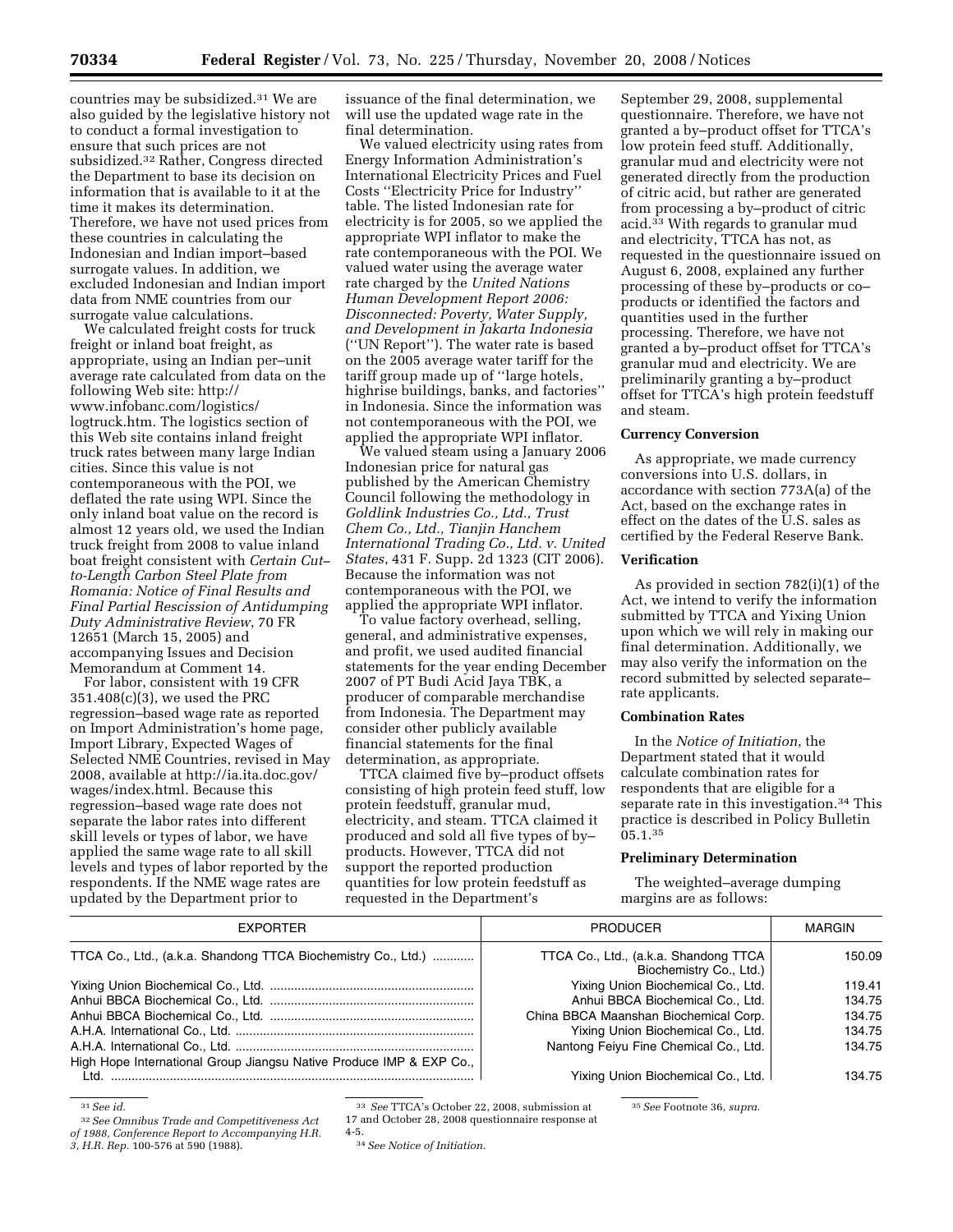| <b>EXPORTER</b>                                                    | <b>PRODUCER</b>                                                  | MARGIN |
|--------------------------------------------------------------------|------------------------------------------------------------------|--------|
|                                                                    | Huangshi Xinghua Biochemical Co., Ltd.                           | 134.75 |
|                                                                    | TTCA Co., Ltd., (a.k.a. Shandong TTCA<br>Biochemistry Co., Ltd.) | 134.75 |
|                                                                    | Laiwu Taihe Biochemistry Co., Ltd.                               | 134.75 |
| Lianyungang Shuren Scientific Creation Import & Export Co., Ltd.   | Lianyungang Great Chemical Industry Co., Ltd.                    | 134.75 |
|                                                                    | Penglai Marine Bio-Tech Co. Ltd.                                 | 134.75 |
| RZBC Imp & Exp. Co., Ltd./ RZBC Co., Ltd./ RZBC (Juxian) Co., Ltd. | RZBC Co., Ltd.                                                   | 134.75 |
| RZBC Imp & Exp. Co., Ltd./ RZBC Co., Ltd./ RZBC (Juxian) Co., Ltd. | RZBC (Juxian) Co., Ltd.                                          | 134.75 |
| RZBC Imp & Exp. Co., Ltd./ RZBC Co., Ltd./ RZBC (Juxian) Co., Ltd. | Lianyungang Great Chemical Industry Co., Ltd.                    | 134.75 |
|                                                                    | Shihezi City Changyun Biochemical Co., Ltd.                      | 134.75 |
|                                                                    | Weifang Ensign Industry Co., Ltd.                                | 134.75 |
|                                                                    |                                                                  | 156.87 |

### **Disclosure**

We will disclose to parties the calculations performed in this proceeding within five days of the date of publication of this notice in accordance with 19 CFR 351.224(b).

### **Suspension of Liquidation**

In accordance with section 733(d) of the Act, we will instruct CBP to suspend liquidation of all entries of merchandise subject to this investigation, entered, or withdrawn from warehouse, for consumption on or after the date of publication of this notice in the **Federal Register**. The Department has determined in its *Citric Acid and Certain Citrate Salts From the People's Republic of China: Preliminary Affirmative Countervailing Duty Determination and Alignment of Final Countervailing Duty Determination With Final Antidumping Duty Determination*  73 FR 54367 (September 19, 2008) (''*CVD Citric Acid Prelim*''), that the product under investigation, exported and produced by TTCA, benefitted from an export subsidy. Normally, where the product under investigation is also subject to a concurrent countervailing duty investigation, we instruct CBP to require an antidumping cash deposit or posting of a bond equal to the weighted– average amount by which the NV exceeds the EP, as indicated above, minus the amount determined to constitute an export subsidy. *See, e.g., Notice of Final Determination of Sales at Less Than Fair Value: Carbazole Violet Pigment 23 From India*, 69 FR 67306, 67307 (November 17, 2007). Therefore, for merchandise under consideration exported and produced by TTCA entered or withdrawn from warehouse, for consumption on or after publication date of this preliminary determination, we will instruct CBP to require an antidumping cash deposit or the posting of a bond for each entry equal to the weighted–average margin indicated above, adjusted for the export subsidy rate determined in *CVD Citric Acid Prelim (i.e.*, Other Policy Bank

Loan countervailable subsidy of 0.48 percent *ad valorem*). Furthermore, for all separate–rate recipients that were not selected as mandatory respondents, we will instruct CBP to require an antidumping cash deposit or the posting of a bond for each entry equal to the average of the margins calculated for the mandatory respondents, adjusted for their respective export subsidy rates, if applicable, from *CVD Citric Acid Prelim*.

For the remaining exporters, the following cash deposit requirements will be effective upon publication of the preliminary determination for all shipments of merchandise under consideration entered or withdrawn from warehouse for consumption on or after publication date: (1) The rate for the exporter/producer combinations listed in the chart above will be the rate we have determined in this preliminary determination, adjusted as noted above where appropriate; (2) for all PRC exporters of merchandise subject to this investigation that have not received their own rate, the cash–deposit rate will be the PRC–wide rate; (3) for all non–PRC exporters of merchandise subject to this investigation that have not received their own rate, the cash– deposit rate will be the rate applicable to the PRC exporter/producer combination that supplied that non– PRC exporter. We will instruct CBP to require a cash deposit or the posting of a bond equal to the weighted–average amount by which the NV exceeds U.S. price, as indicated above. The suspension of liquidation will remain in effect until further notice.

### **International Trade Commission Notification**

In accordance with section 733(f) of the Act, we have notified the ITC of our preliminary affirmative determination of sales at LTFV. Section 735(b)(2) of the Act requires the ITC to make its final determination as to whether the domestic industry in the United States is materially injured, or threatened with

material injury, by reason of imports of citric acid, or sales (or the likelihood of sales) for importation, of the subject merchandise within 45 days of our final determination.

### **Postponement of Final Determination**

Section 735(a)(2)(A) of the Act provides that a final determination may be postponed until not later than 135 days after the date of the publication of the preliminary determination if, in the event of an affirmative preliminary determination, a request for such postponement is made by exporters who account for a significant proportion of exports of the subject merchandise. Section 351.210(e)(2) of the Department's regulations requires that exporters requesting postponement of the final determination must also request an extension of the provisional measures referred to in section 733(d) of the Act from a four-month period until not more than six months. We received a request to postpone the final determination from TTCA on November 3, 2008 and from Yixing Union on November 10, 2008. In addition, TTCA consented to the extension of provisional measures from a four-month period to not longer than six months. Because this preliminary determination is affirmative, the request for postponement was made by an exporter who accounts for a significant proportion of exports of the subject merchandise,36 and there is no compelling reason to deny the respondent's request, we have extended the deadline for issuance of the final determination until the 135 days after the date of publication of this preliminary determination in the **Federal Register** and have extended provisional measures to not longer than six months.

<sup>36</sup>*See* Memorandum to the File: Selection of Respondents for the Antidumping Investigation of Citric Acid and Citrate Salts from the People's Republic of China (August 8, 2008).